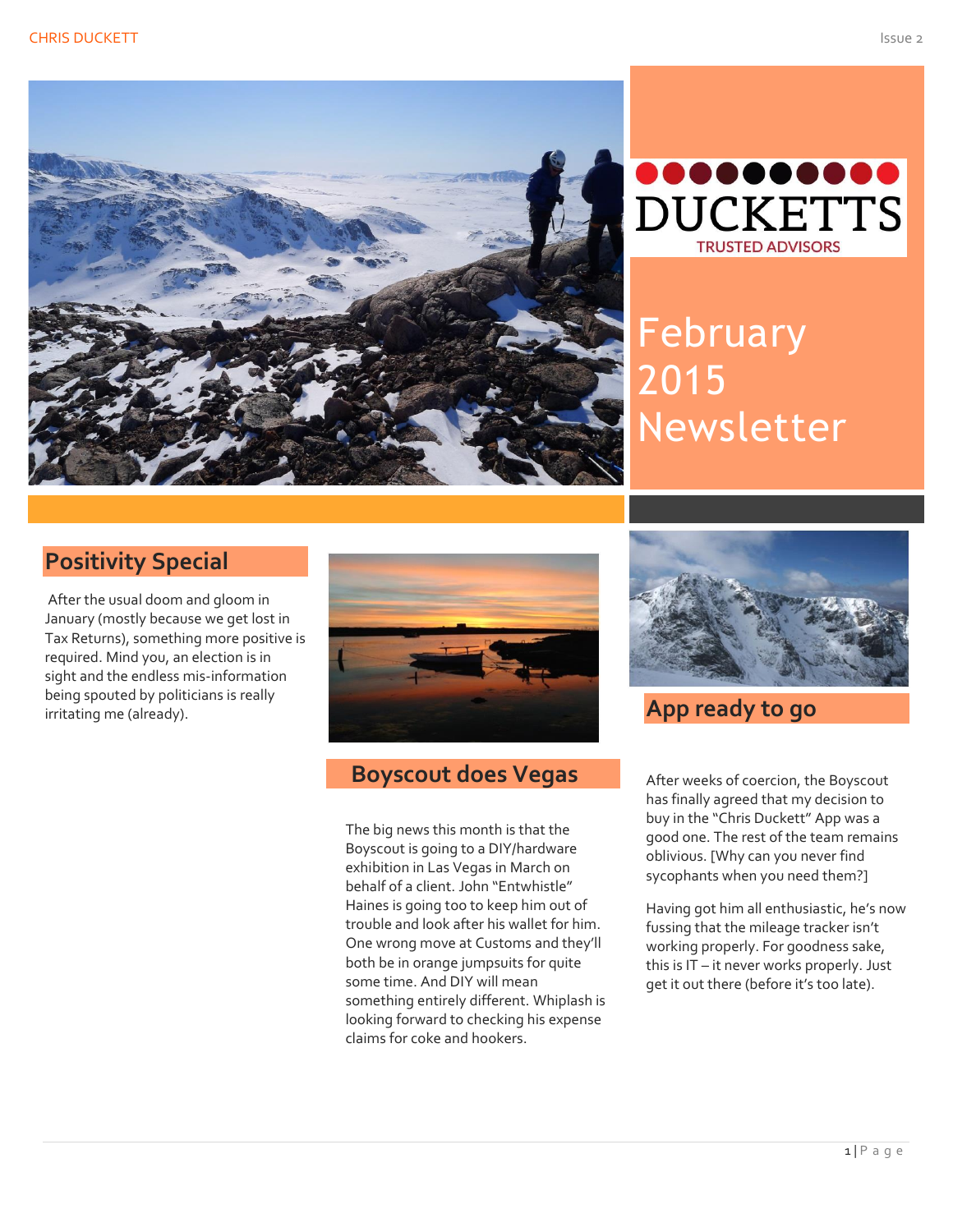#### **All change**

We've had a personnel issue and I didn't enjoy dealing with it, but it's over. Thank goodness for Sophie Williams (despite her profile

[http://www.gabb.co.uk/site/about/peopl](http://www.gabb.co.uk/site/about/people/profile/sophie.williams) [e/profile/sophie.williams\)](http://www.gabb.co.uk/site/about/people/profile/sophie.williams)

To paraphrase Jim Collins (everybody else does):

"You've got to get the right people on the bus, the wrong ones off it, shuffle the right people into the right seats and then decide where to take the bus."

Getting the wrong people off the bus can be painful, as proved.

On the plus side, Dasha is back from maternity leave and we took Rachael on at the end of last year. Both are valuable additions to the team.

**3 things**

## **When dealing with farmers:**

Q: Could you fax over a copy?

A: No, I can't fax because of where I live.

Q: Where do you live?

A: The 21<sup>st</sup> Century.

Even if fax is more secure than e.mail



#### **Disclaimer**

We've had a request (but we're going to stay on). Nick suggests the quote from John Kenneth Galbraith:

"The sole purpose of economic forecasting is to make astrology look respectable".

Budgets tend to get drawn up in December and launched in January, without anybody paying much attention. If all else fails, the answer is "last year + x%". In stable businesses, this works surprisingly well, mostly because forecasting the sales line is always difficult and everybody then focuses on explaining the variance rather than questioning the budget. No amount of looking at last year's sales will ever tell you what's going to happen this year. It's a very old consulting technique, but having drawn up the (meaningless) budget, it's worth asking what you need to get right to be able to deliver on that budget. The mini-strategic review that results is always worth the effort.